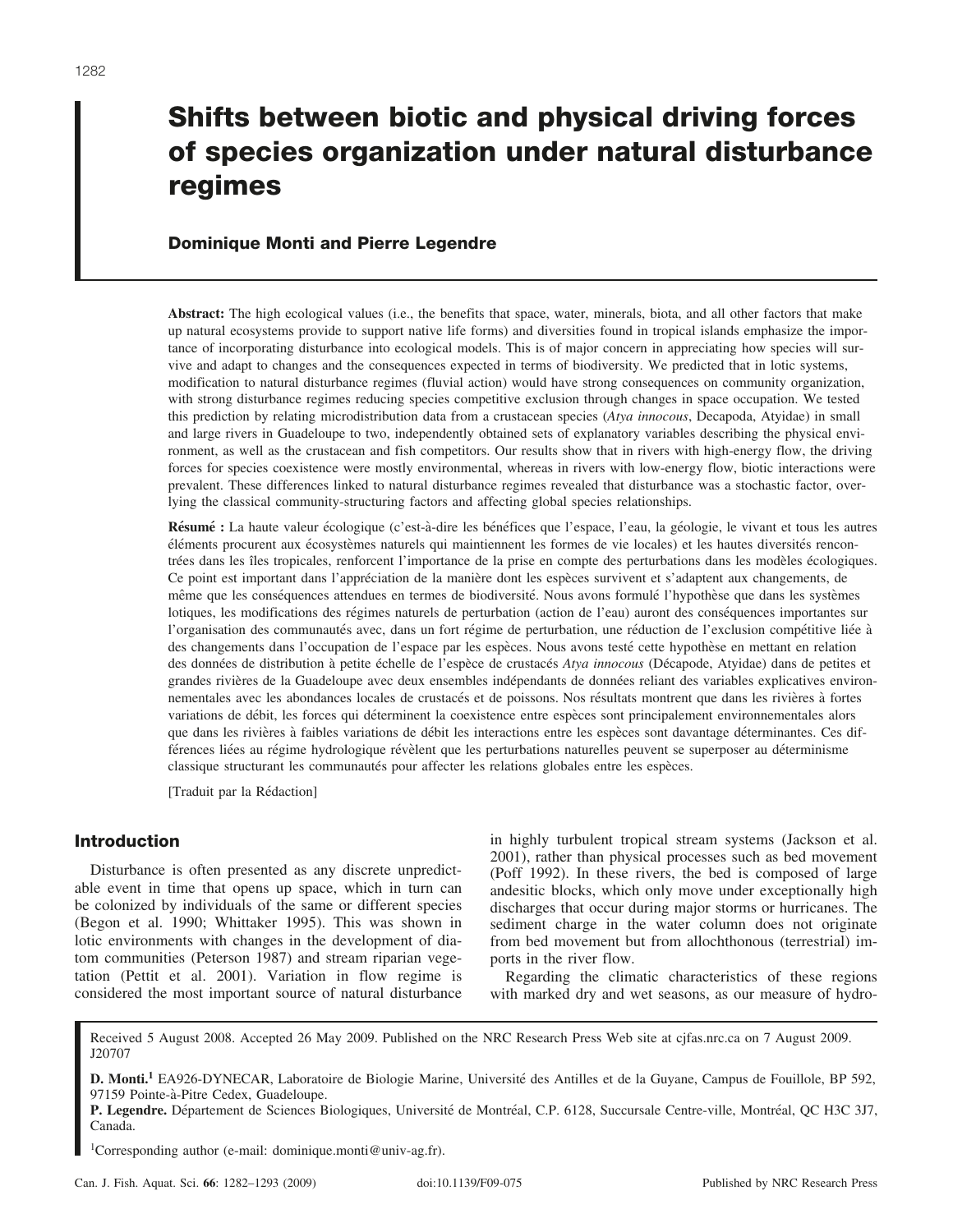logical disturbance, we will use variables from the set of 15 variables proposed in the literature (Poff and Ward 1989): mean monthly flow during the dry and wet seasons and maximum daily flow. These are the main hydrological variables associated with flood risk evaluation in Caribbean islands (Chaperon et al. 1985). These values correspond to changes in energy flow that provoke modifications in associated and complex gradients, including water resource, river width, suspended matter, and current speed. Disturbance will not have the restrictive meaning, also encountered in the literature, of events (either biotic or abiotic in origin) that specifically destroy biomass (Dethier 1984). According to Lugo's classification for Caribbean islands (Lugo 1988) and Odum's approach based on modifications of energy transfers with disturbances (Odum 1969), the scale retained for our study refers to non-extreme disturbances represented by type 3 and type 4 events that alter the ''normal'' rate of material exchange, without definitely altering the basic energy signature.

Since the 1960s, disturbances are considered to be one of the major factors determining the structure of animal or plant species assemblages. They are also seen as a significant driving force governing local diversity (Connell 1978; Perry 1994). Not only current disturbance regimes, but also ancient disturbances, seem to play a key role in community maintenance and species coexistence (Mori et al. 2007). This point is important, as a part of our study was conducted intentially during the dry season to avoid punctual biological displacement during strong discharges. Historical events (Sousa 1979; Pickett and White 1985; Reynolds 1987) are other possible sources of actual spatial patterns. A reason invoked for this influence of perturbations on species assemblages is that they can produce a spatiotemporal mosaic of patches at different successional stages (Bengtsson et al. 2000), which increases the heterogeneity of microsite structures in perturbed areas (Nakamura et al. 1997). Disturbances are considered to strongly contribute to global properties of ecosystems such as homeostasis and resilience (Nyström et al. 2000) and to synchrony over broad spatiotemporal domains (Post and Forchhammer 2002). They are considered to be a normal and ineluctable process in a dynamic and cyclic conceptual model of ecosystems succession, in which transition phases occur between periods of strong and weak species interactions (Holling 1992).

Non-neutral models of animal and plant species diversity invoke competitive ability as a major process of ecosystem organization in classical community ecology (Connell 1978; Kolasa 2006). Species interactions will affect the population dynamics of species and, thus, biodiversity and its ability to respond to environmental or anthropogenic stresses. Based on information and network theory, in which the mass action law makes the probability of reaction proportional to the concentration of reactants (Margalef and Gutiérrez 1983), the richness and complexity of species interactions are considered to be major stabilizing components of ecosystem processes. The benefits of complexity can be compared with a spatial insurance for ecosystem functioning (Loreau et al. 2003).

Disturbances are evoked as processes strongly conditioning species competition through species–species or species– environment relationships. They interact with colonization probabilities and with extinction patterns at the large metacommunity scale for communities composed of many potentially interacting species (Leibold et al. 2004). They seem to play a key role in the maintenance of biological diversity by limiting competitive exclusion (Wanink and Witte 2000) or by generating the emergence of specific responses that increase species complementarities or functional redundancy (Loreau et al. 2001). In plants, species competitive abilities were significantly correlated with disturbance and mean positions along a stress–disturbance gradient (Wilson and Keddy 1986).

Guadeloupe was called ''Calaou caera'' by the ancient Arawak Amerindians, which means ''island of wonderful waters''. Its western portion, Basse-Terre, is dominated by a volcano, La Soufrière, the slopes of which are covered by numerous tropical streams and rivers and by tropical rainforest, largely protected through a National Park status. Because of scarce human presence and little pollution, the main differences observed between the discharges of these rivers are due to the size, slope, narrowness, and shape of the catchment areas, which create strong differences in watershed time of water concentration and in the magnitude of discharge peaks. These characteristics produce an unusual ecological situation in which the same or very similar species assemblages are found in very different hydrological conditions. Because these rivers are located on the steep sides of a volcano, their flows are turbulent, with rough water surface, waves, and bubbles (Gordon et al. 2004). The reactive time between rain events and maximum flows is very short; the export of suspended matter from the catchment areas is also very important. During the wet season, daily flows in large rivers can reach a hundred times the mean annual flow at a given site (e.g.,  $1220 \text{ m}^3 \cdot \text{s}^{-1}$  instead of the usual  $14 \text{ m}^3 \cdot \text{s}^{-1}$  for the Grande Rivière à Goyaves during storm Marylin on 14 September 1995; this is four times the mean annual flow of the river Seine in Paris). In Caribbean island freshwater ecosystems, where turbulent flow occurs, the aquatic fauna is almost exclusively composed of fish and macrocrustacean species (and 70% to 90% of species richness is based on macrocrustacean species alone). Insect larvae represent a very small biomass in the most downstream portions of rivers, with nanism of individuals (Coat et al. 2009).

Hydrological and associated suspended matter variation observed in large rivers, which are much more important in the tropics than in temperate regions (Bonell and Bruijnzeel 2005), represent real disturbances for fish and crustaceans with branchial filaments; very small rivers are saved from such strong events.

Our hypothesis is that disturbance regimes through fluvial action represent major structuring factors that induce adapted functionalities of organisms (fish and crustaceans) to ecosystems. Because the spatial distributions of species are a major component organizing species interactions, we will use distributions as cues in our research. Can we identify key factors determining species distributions under strong and weak flow regimes? Are these factors the same? If not, can we determine their consequences in terms of species interactions?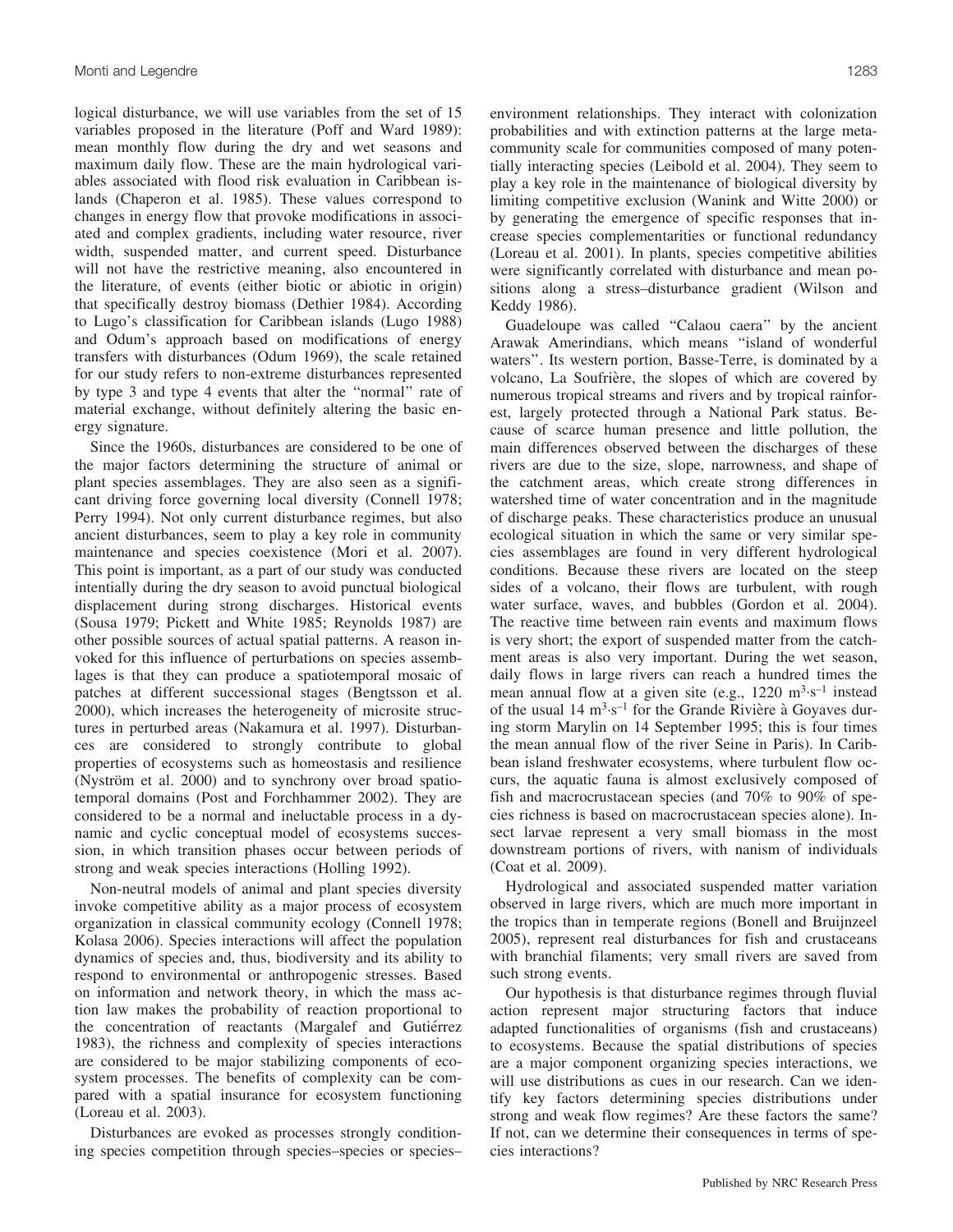# **Materials and methods**

# **Spatial microdistribution analyses**

## *Sampling*

The river reaches included in this study are located in the volcanic part of Guadeloupe, the Basse-Terre Island; they are homogeneous in their geomorphic features, river bed substratum (andesitic rocks), and hydromorphological facies (riffles); and they are all located in nonanthropized areas (Fig. 1). Despite the lack of regularly collected flow data for Guadeloupe rivers due to the scarcity of flow surveys in small tropical islands, six rivers belonging to two very contrasted groups of widths of their minor beds were retained. All rivers in this study belong to the ''perennial runoff'' (PR) category proposed by Poff (1996). The attributes of the six selected rivers and the available flow data are summarized, and the classification into two disturbance regime categories (weak, strong) derived from these data is shown (Table 1).

In each river, crustaceans and fish were collected by electrofishing during the dry season, between January and April 2005, along a single reach using a backpack electroshocker (DEKA 3000 Lord; DEKA-Gerätebau, Marsberg, Germany), beginning downstream. The dry season is separate in time from the strong punctual wet-season hydrologic events that can modify species distributions. Each sampling site was approximately 300 m2. The surface was regularly sampled by contiguous quadrats of 2 m  $\times$  2 m, which were spatially referenced on a map (Supplemental Appendix S12). Each surface was sampled three times to collect the entire species assemblages.

The size of quadrats was determined by the constraints of the electrofishing methods and the strong ionic content of freshwaters in Guadeloupe Island. Smaller areas would have led to bias and electrofishing contamination between patches. In each quadrat, all fish and crustaceans were identified to species and counted. At the same time, details of the microhabitat within each quadrat were recorded: mean water speed (C2 current meter; OTT GmbH, Kempten, Germany), mean water depth, size of the two main substrate classes, and a semiquantitative index of organic matter sedimentation. Four measures of current velocity and substrate size were taken for each quadrat and the mean value was retained.

Small buckets were positioned throughout each site, allowing fish and crustaceans to be released, alive, after counting.

# *Data analysis*

The spatial microdistribution of *Atya innocous* (Herbst), Crustacea, Atyidae) was modelled by PCNM analysis (principal coordinates of neighbour matrices; Borcard and Legendre 2002; Borcard et al. 2004) and variation partitioning in the six river reaches separately. PCNM variables represent a spectral decomposition of the spatial relationships among the sampling grid cells; they describe variation at all spatial scales that can be accommodated in the sampling design. **Fig. 1.** Location of the six rivers under study in the Basse-Terre portion of Guadeloupe dominated by a chain of volcanoes. Rivers: 1, Nogent; 2, Baillargent; 3, Beaugendre; 4, Capesterre; 5, Bras David; 6, Vieux Habitants.



The PCNM eigenfunctions are generated from the coordinates of the points of the sampling grid, as described in the above-mentioned papers. In the present study, we used a truncation distance that retained the horizontal, vertical, and diagonal links between neighbouring cells within each reach. A forward-selection procedure was used to identify parsimonious subsets of PCNM variables that significantly explained the spatial distributions of the species data and discard nonsignificant and noisy variables. Forward selection (with permutation tests, at the 5% significance level, of the increase in  $R^2$  at each selection step) was computed using the package "packfor" (Stéphane Dray, Laboratoire de Biométrie et Biologie Evolutive, UMR CNRS 5558, Université Lyon I, France). The ''PCNM'' and ''packfor'' R-language packages are presently available at http://r-forge.r-project.org/R/ ?group\_id=195.

<sup>&</sup>lt;sup>2</sup> Supplementary data for this article are available on the journal Web site (http://cjfas.nrc.ca) or may be purchased from the Depository of Unpublished Data, Document Delivery, CISTI, National Research Council Canada, Building M-55, 1200 Montreal Road, Ottawa, ON K1A 0R6, Canada. DUD 3983. For more information on obtaining material refer to http://cisti-icist.nrc-cnrc.gc.ca/eng/ibp/cisti/collection/ unpublished-data.html.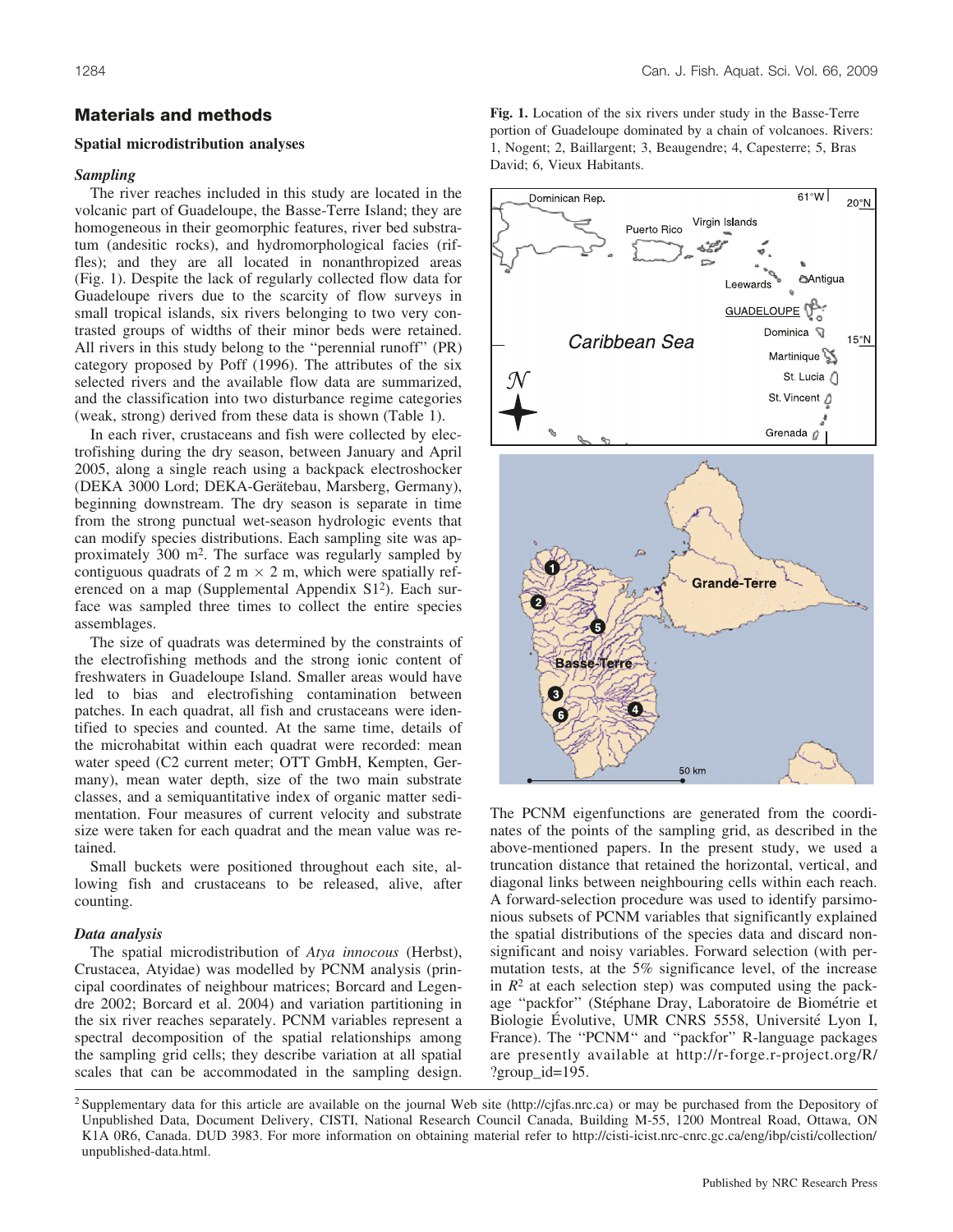|                    |              |                  |                    | Mean monthly flow $(m^3 \cdot s^{-1})$ |            |                                            |                        |
|--------------------|--------------|------------------|--------------------|----------------------------------------|------------|--------------------------------------------|------------------------|
| River              | Altitude (m) | Bed width<br>(m) | No. of<br>quadrats | Dry season                             | Wet season | Maximum daily<br>flow $(m^3 \cdot s^{-1})$ | Perturbation<br>regime |
| 1. Nogent          | 200          | Q                | 80                 | 0.5(200)                               | NA         | 26.0(160)                                  | Weak                   |
| 2. Baillargent     | 230          | 12               | 83                 | 0.2(230)                               | 1.8(80)    | NA                                         | Weak                   |
| 3. Beaugendre      | 160          | 10               | 80                 | 0.1(77)                                | 0.8(77)    | 8.0(77)                                    | Weak                   |
| 4. Capesterre      | 170          | 35               | 80                 | 2.6(95)                                | 4.4(95)    | 364.0(95)                                  | Strong                 |
| 5. Bras David      | 130          | 37               | 81                 | 2.1(130)                               | 5.3(130)   | 293.0 (130)                                | Strong                 |
| 6. Vieux Habitants | 100          | 44               | 99                 | 2.7(5)                                 | 4.2(5)     | 410.0(5)                                   | Strong                 |

Note: For flow data, altitude (in metres) at the point of the measure is in parentheses. Flow data are from the grey literature (unpublished typewritten and handwritten data) of Institut de Recherche pour le Développement (IRD, previously called Office de la Recherche Scientifique et Technique Outre-Mer, (ORSTOM), 44 bd de Dunkerque, 13572 Marseille Cedex 02, France), responsible for the hydrological surveys in Guadeloupe from 1951 to 1993, and from a synthesis of the flow data from 1951 to 1978 (Chaperon et al. 1985). NA, information not available.

**Table 2.** Physical characteristics of the three reaches (altitudes of 60, 130, and 230 m above sea level (a.s.l.)) sampled four times at regular intervals (1–4) and used in CCA (width of the minor bed (m), percentage of surface constituted by riffles, and mean water speed  $(cm·s<sup>-1</sup>)).$ 

|                                     | Reach $1(60 \text{ m a.s.}!)$ |    |    | Reach 2 (130 m a.s.l.) |    |    | Reach 3 (230 m a.s.l.) |    |     |     |    |     |
|-------------------------------------|-------------------------------|----|----|------------------------|----|----|------------------------|----|-----|-----|----|-----|
|                                     |                               |    |    | 4                      |    |    |                        |    |     |     |    |     |
| Width (m)                           | 35                            | 39 | 32 | 36                     | 23 | 26 | 21                     | 19 | 12  |     |    |     |
| Riffles $(\%)$                      | 18                            |    |    |                        | 66 | 72 | 54                     | 43 | 100 | 100 | 91 | 100 |
| Mean speed $\rm (cm\text{-}s^{-1})$ | 23                            | 30 | 12 |                        | 44 | 35 | 26                     | 20 | 86  | 74  | 45 | 62  |

The spatial distributions of *A. innocous* were then confronted to biological (other species of fish and crustaceans present in the same quadrat) and physical variables by variation partitioning through canonical redundancy analysis (RDA; Rao 1964). The technique of variation partitioning determines how much of the variation of a response variable or data table (here, *Atya*) is explained by linear models of two or more sets of explanatory variables (Borcard et al. 1992; Borcard and Legendre 1994; Legendre and Legendre 1998). The canonical analyses, variation partitioning, and tests of significance of the fractions were computed using the ''vegan'' library (Oksanen et al. 2009) of the R statistical language (R Development Core Team 2008). This package contains a function (''varpart'') for partitioning the variation of a response data vector or table as a function of two, three, or four tables of explanatory variables.

#### **Species optima along disturbance gradients**

#### *Sampling*

Three reaches with lengths 10 times the width of the minor riverbed were sampled four times at regular intervals between January and December 1996 along the Grande Rivière a Goyaves and its affluent, Rivière Bras David. The reaches were located at three elevations following the natural altitude variation: 230, 130, and 60 m above sea level. The species were collected by electrofishing with a replicated stratified sampling design, that is, four 3 m  $\times$  3 m surfaces in all hydromorphodynamic facies encountered (pool, riffle, cascade), to obtain a good estimation of the species– environment relationship in each facies. The total sampling effort, over the entire study period, represents 108 quadrats. In each quadrat, all species of crustacean and fish were identified and counted. Basic physical information (mean depth, current speed, importance of the two main substrate classes, semiquantitative index of organic matter, percentage of canopy cover) was also recorded. All data collected during the sampling period were pooled for CCA analysis of each reach. A summary of the physical characteristics of the three reaches sampled is provided (width of the minor bed (m), percentage of surface constituted by riffles, mean water speed  $(cm·s^{-1})$ ; Table 2). The highest reach (230 m) represents a narrow but very turbulent, high-energy river, the second (130 m) is characteristic of the inflexion point where the riverbed becomes wider, and the third (60 m) is characteristic of weak-energy flow in a very large bed (Table 2).

#### *Data analysis*

The links between the environmental variables and the observed abundances of fish and crustacean species, collected during the four campaigns, were quantified using canonical correspondence analysis (CCA; ter Braak 1986, 1987). In this method, the ordination axes are linear combinations of the environmental variables, whereas the relationships among species are projections of their chi-squared distances. The orthogonal projection of a species dot on a quantitative environmental vector or a canonical axis reflects the ranking of the species with respect to the environmental variable or axis (ter Braak 1987), under certain conditions (Legendre and Legendre 1998, section 11.2.2). This projection specifies the position of the centre (optimum) of the unimodal distribution of a species along an environmental variable or axis. For the present work, the species optima were computed along a composite CCA axis representing current velocity and substrate and indicative of the hydrodynamic gradient. Unimodal species response curves were constructed from the CCA results using the following formula: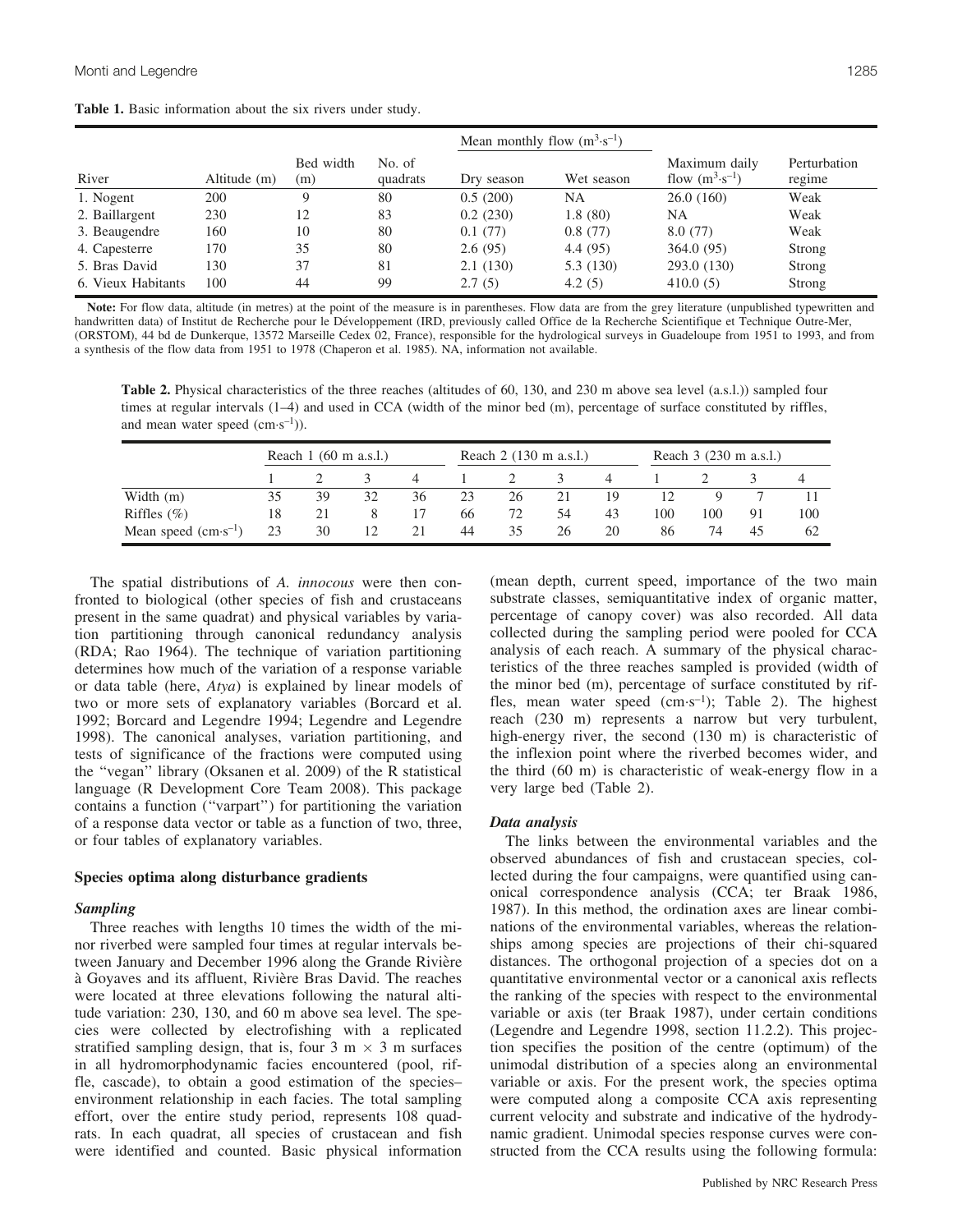60

40

20

0

Number of quadrats

**Fig. 2.** The preference curve method: (*a*) histogram of current velocities found in a river; (*b*) histogram of current velocities elected by a species.

 $z = c \exp[-0.5(x - u)^2 / t^2]$ , where the three ecological parameters of a species abundance distribution curve are *c*, the species' maximum abundance, *u*, its optimum (the value of *x* that gives maximum abundance), and *t*, its tolerance (a measure of ecological amplitude; Jongman et al. 1987, eq. 3.8). These values were obtained from the output of CANOCO ( version 3.12; ter Braak 1988*a*, 1988*b*).

20

10

30

40

Current velocity (cm $\cdot$ s<sup>1</sup>)

50

60

70

80

#### **Species electivity**

#### *Sampling*

The relationships between species and flow speeds were assessed in four rivers of the Basse-Terre Island. Two of them, Grande rivière à Goyaves and Grande Rivière de Vieux Habitants, are the two strongest and most hydrologically variable rivers of Guadeloupe. The first has flows that can vary from 1  $m^3 \cdot s^{-1}$  to more than 400  $m^3 \cdot s^{-1}$  in less than an hour; the second has a maximum daily flow estimated at 410 m3-s–1 during flood events (Chaperon et al. 1985). These two rivers are subjected to strong disturbance regimes. The other two (Rivière Bourceau (specific mean flow of 13.0 L·s<sup>-1</sup>·km<sup>-2</sup>) and Rivière Beaugendre (14.4 L·s<sup>-1</sup>·km<sup>-2</sup>); Chaperon et al. 1985) were chosen for their fairly calm waters. Several reaches were chosen between 100 m and 205 m above sea level and prospected during the dry season of 2005. Stratified sampling was carried out in each river to make sure to investigate all possible situations and explore the entire gradient of speed available for colonization. Small fishing areas were explored by electrofishing, with a sampling effort of 163 to 171 sampling units, 2 m  $\times$  2 m in size, in each river. All individuals collected were identified, and the mean values of water speed (C2 electronic current meter; OTT GmbH, Kempten, Germany) in each sampling unit were recorded at the time of sampling.

#### *Data analysis*

The preferenda for intensity of hydrodynamism of four crustacean species, two Palaemonidae (*Macrobrachium crenulatum*, *Macrobrachium heterochirus*) and two Atyidae (*Micratya poeyi* and *Xiphocaris elongata*), were obtained by the classical approach used in microhabitat definition or for**Fig. 3.** Venn diagram representation of the partition of the variation of a response variable (rectangle) among three explanatory data tables: physical and biological influences and spatial structure (PCNM functions). The fractions are identified by the bracketed letters [a] to [h]; these identifiers are used in the output of the "vegan" function "varpart". The fractions of special interest in this paper are [f] and [e].



aging behaviour studies, that is, a comparison between resource (speeds ''proposed'' by the river) and the class of the resource ''occupied'' by each species (Fig. 2) The active choice of each species was quantified by an electivity index. If positive, the index reveals a species preference; negative values indicate avoidance. When plotted in a graph, this index allows a quick visual reading of the preferential habitats of the species. The electivity index (*E*\*) of Vanderploeg and Scavia (1979) was used. This index was computed as *E*\* =  $[W_i - (1/n)]/[W_i + (1/n)]$ , where *n* represents the number of resource categories,  $W_i = (r_i/p_i)/\Sigma(r_i/p_i)$ , *r* is the proportion of resources utilized, and *p* is the proportion of resources available (Vanderploeg and Scavia 1979). This index produces, by construction, values between –1 and +1.

#### **Results**

# **Spatial structure of** *A. innocous* **habitat**

The geographic microdistribution of *A. innocous* was investigated by PCNM analysis. After forward selection, all significant PCNM variables were pooled in a single spatial model and confronted, by variation partitioning, with the physical and biological explanatory data tables. The theoretical variation partition model is illustrated (Fig. 3). [ $c + e +$ f + g] represents the variation of *A. innocous* across quadrats that is explained by the PCNM base functions and is, thus, spatially structured. Of special interest in the present study are [f], the spatial variation of *A. innocous* explained by physical variables, and [e], that explained by biological variables. The results in the three river reaches with weak perturbation regimes (1, 2, and 3; see Table 1) and the three with strong perturbation regime  $(4, 5,$  and 6; see Table 1) are presented (Fig. 4). The highest fraction of spatial variation and its relation to physical or biological variables is identified by an arrow in each diagram. The fractions were computed from adjusted coefficients of determination  $(R<sup>2</sup><sub>a</sub>)$ , as recommended by Peres-Neto et al. (2006).

The PCNM functions explained 32% to 66% of the spatial variation of *A. innocous* in the weak perturbation regime and 40% to 62% in the strong perturbation regime (adjusted *R*2). These are very high contributions to the explanation of the spatial structures. Fractions [e] and [f] are of special interest in the present study: fraction [e] estimates the portion of *Atya* variation that is spatially structured and significantly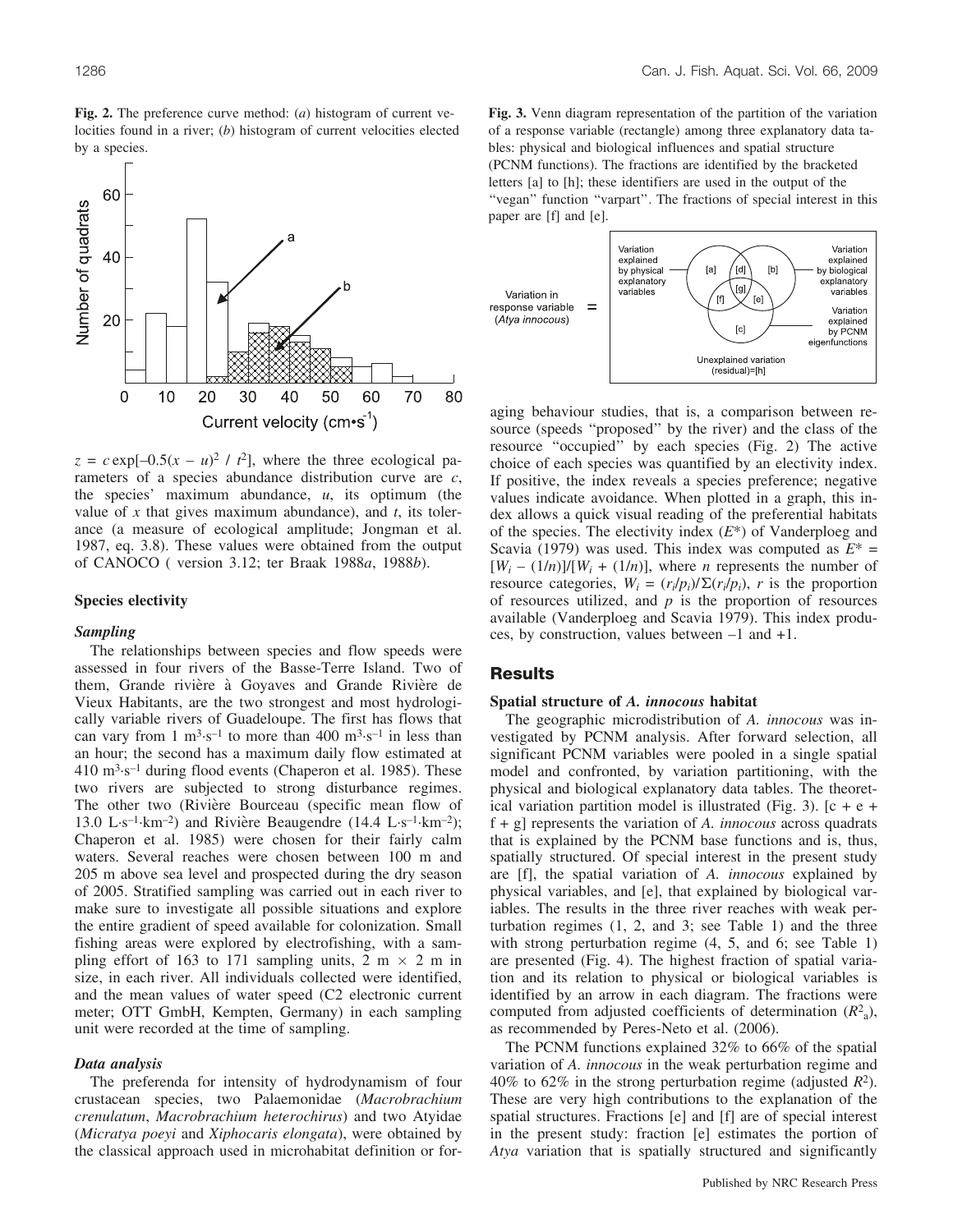**Fig. 4.** Dominant effects, physical or biological (arrows), explaining the spatial distributions of *Atya innocous* in low-energy (i.e., weak disturbance regime; left) and high-energy (i.e., strong disturbance regime; right) river reaches. The values of the fractions of variation are adjusted  $R^2$  coefficients.

Weak disturbance regime



described by the PCNM eigenfunctions and also significantly explained by the biological explanatory variables. A strong fraction [e] thus indicates biological control of the spatial microdistribution of *Atya*. Fraction [f] estimates the portion of *Atya* variation that is spatially structured and significantly described by the PCNM eigenfunctions and also significantly explained by the physical explanatory variables. A strong fraction [f] thus indicates physical control of the spatial microdistribution of *Atya*. When looking at the major explanatory variables, between [e] and [f], for each disturbance regime, our results show a clear predominance of biological covariation (fraction [e]) for the weak disturbance reaches (Fig. 4, left-hand column), with values of 11%–26%, and a predominance of physical covariation (fraction [f]) for the strong disturbance reaches, with values of 11%–22% (right-hand column). Correlations between *A. innocous* and the other species present in each river are presented (Table 3). The positive and significant values  $(\alpha = 0.05)$  are indicated by asterisks; they indicate species that are significantly associated with  $A t y a$  in the 2 m  $\times$  2 m quadrats. Examination of the values shows more cohabitation in weak disturbance regimes. *Macrobrachium crenulatum*, *Macrobrachium faustinum*, and *Sicydium punctatum*, three species that cohabit with *A. innocous* at least part of the time in weak disturbance rivers, no longer do so in strong disturbance regimes; their correlations with *A. innocous* are not significantly different from zero or negative.

#### **Disjunction of species optima**

The species response curves along a composite CCA axis representing current velocity and substrate are presented (Fig. 5), which summarizes the hydrodynamic gradient. We observed that CCA axis 1 was strongly correlated with water velocity and substrate diameter (respectively, 0.606 and 0.642 at 60 m elevation, 0.694 and 0.782 at mid-elevation, and 0.894 and 0.793 at high elevation). The species– environment correlations for the composite environmental axis (combined velocity and substrate) were 0.831 for the upstream reach (230 m), 0.819 for the mid-elevation reach, and 0.854 for the downstream reach. The height of the mode, which represents the value of parameter *c* in the equation (see Materials and methods), is the theoretical abundance at which a species has its optimum along the gradient. Two crustacean species, *M. faustinum* and *M. poeyi*, have the highest values and largest tolerances (standard deviations of the curves); they strongly dominate the species assemblages in all cases.

In a strong-perturbation regime (Fig. 5*a*), we observe two cohesive hydrodynamism-specific guilds: a guild of species living in low-energy flow, which includes three crustacean species (*M. faustinum*, *M. crenulatum*, and *X. elongata*), and a guild of species living in high-energy flow, which contains five crustaceans (*M. poeyi*, *M. heterochirus*, *Macrobrachium carcinus*, *Potimirim potimirim*, and *Atya scabra*) and one Gobiidae fish (*S. punctatum*; adapted to high current velocities by the presence of a sucker). The species to the right, and especially *M. heterochirus* and *M. carcinus*, have little overlap with the three species to the left.

In a weak disturbance regime (Fig. 5*c*), the species optima are closer. Four of the most patrimonial Caribbean freshwater species, that is, the species with high requirements for water quality, with distributions that are all in regression, are lacking: *M. carcinus*, *M. heterochirus*, *A. innocous*, and *A. scabra*. There are three ''new'' fish species: the tilapia *Oreochromis mossambicus* (Cichlidae), considered a biological pest because it is naturalized and invasive in the Caribbean region, and the mountain mullet, *Agonostomus monticola* (Mugilidae), which is widely distributed. The third one is the superpredator *Gobiomorus dormitor* (Eleotridae), which feeds heavily on shrimps, cichlids, and other fish (Winemiller and Ponwith 1998). Under these conditions of strong niche overlap, *M. faustinum* still has the highest abundance value. This species dominates systematically all species with optimum included under its preferendum curve, that is, all species except *S. punctatum* and *M. poeyi*. The curves of all species but *M. faustinum* are depressed, indicating general losses in abundance. There is a high degree of niche overlap among the species.

Mid-elevation (Fig. 5*b*) presents an intermediate situation with the persistence of patrimonial species in very small abundances and an increased overlap with the two strongest competitors, *M. faustinum* and *M. poeyi*. Comparison of the three situations shows that in a strong disturbance regime, the overlap in optima between nondominant species and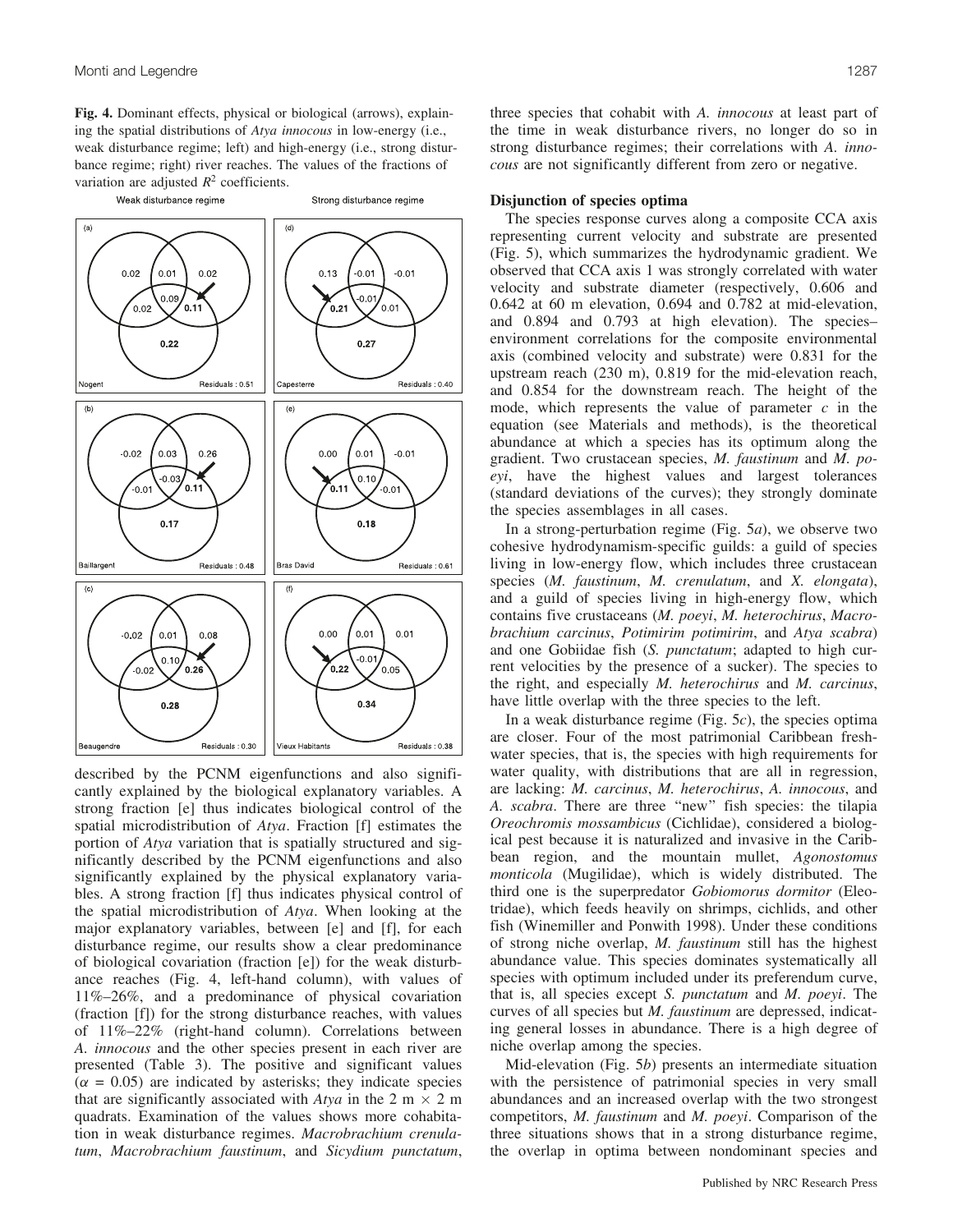|                            |            | Weak disturbance regime rivers |            | Strong disturbance regime rivers |            |                    |  |
|----------------------------|------------|--------------------------------|------------|----------------------------------|------------|--------------------|--|
| <b>Species</b>             | Nogent     | <b>Baillargent</b>             | Beaugendre | Capesterre                       | Bras David | Vieux<br>Habitants |  |
| Macrobrachium crenulatum   | 0.110      | $0.231*$                       | 0.179      | $-0.106$                         | 0.011      | $-0.106$           |  |
| Macrobrachium faustinum    | $0.370***$ | $-0.029$                       | $-0.027$   | $-0.165$                         | 0.024      | $-0.142$           |  |
| Macrobrachium heterochirus | $0.276*$   | $0.370***$                     | $0.505***$ | $0.262*$                         | 0.137      | 0.102              |  |
| Micratya poeyi             | $0.296**$  | $0.210*$                       | $0.721***$ | $0.235*$                         | $0.273*$   | $-0.023$           |  |
| Sicydium punctatum         | $0.382***$ | $-0.036$                       | $-0.076$   | 0.108                            | 0.077      | 0.005              |  |
| Xiphocaris elongata        | 0.022      | $-0.101$                       |            | $-0.146$                         | 0.032      | $-0.102$           |  |

**Table 3.** Spatial association of *Atya innocous* with crustacean (*Macrobrachium*, *Micratya*, *Xiphocaris*) and fish (*Sicydium*) species in quadrats: correlations within each river (columns).

**Note:** \*,  $0.01 < p \le 0.05$ ; \*\*,  $0.001 < p \le 0.01$ ; \*\*,  $p \le 0.001$ . Otherwise,  $p > 0.05$ .

**Fig. 5.** Niche separation among the tropical freshwater species under strong disturbance regime. Altitude: (*a*) 230 m, (*b*) 130 m, and (*c*) 60 m.



Species optima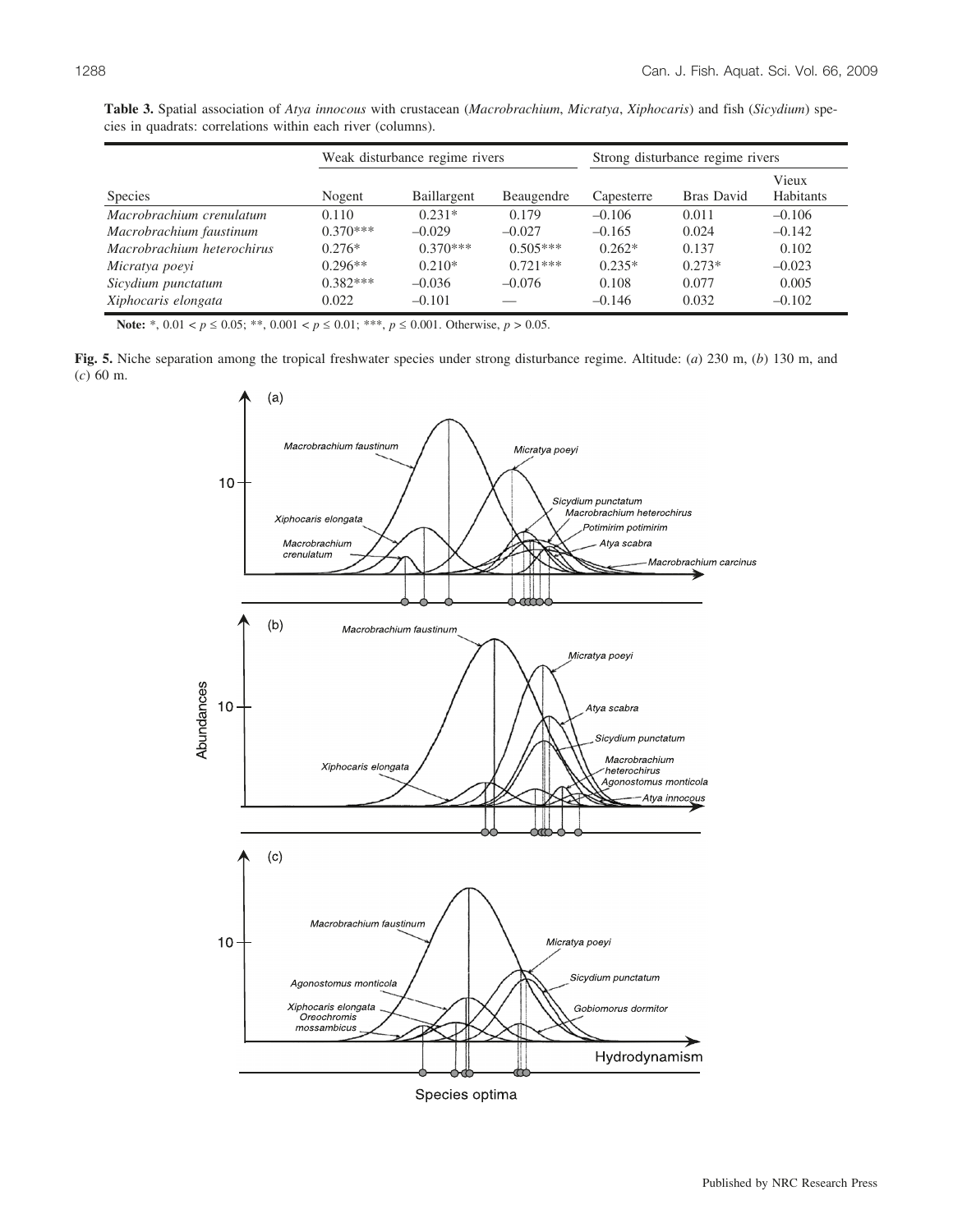

**Fig. 6.** Comparison of the preference curves for four species in four rivers, two with strong and two with weak disturbance regimes.

high-abundance competitors is smaller than in a weak disturbance regime.

# **Species electivity for current velocities**

Water velocity electivity values are presented for four crustacean species in weak and strong disturbance regimes (Fig. 6). Not all species are elective. *Macrobrachium crenulatum* shows strong electivity for weak currents, with values ranging from 5 to 15  $\text{cm}\cdot\text{s}^{-1}$ . Its preferendum is persistent through the disturbance regimes. *Macrobrachium heterochirus* shows strong electivity for higher current velocities ranging from 20 to 55  $\text{cm}\cdot\text{s}^{-1}$  in strong disturbance regimes. In weak disturbance rivers, this species has weakened electivity and broader habitat. This is also the case for *X. elongata*, which has its optimum in current velocities ranging from 5 to 15 cm-s–1. *Micratya poeyi* has very small velocity requirements, whatever the disturbance regime.

# **Discussion**

# **Multiscale spatial processes as a key for understanding the mechanisms controlling biodiversity in relation to natural disturbance regimes**

The link between the structure of ecological systems under disturbance and the generating spatial processes has long been recognized. Important population and community processes operate at various spatial scales, and all these processes are crucial for understanding and predicting diversity, in particular in tropical streams (Boyero and Bailey 2001). A critical question is: how can we extrapolate from ecological processes and patterns identified at small spatial scales to larger scales, and vice versa (Thrush et al. 1997). The PCNM approach used in our study describes all spatial scales, from broad to fine, that can be accommodated in the sampling design. This represented a great advantage in our study in that we did not have to decide of an a priori scale at which we would be looking for processes. We let the data speak: the distribution of *A. innocous* abundance values in the reaches was used to select the significant PCNM variables. After selection, these variables modelled the multiscale spatial structure of *Atya* abundances. It turned out that, for *Atya*, an important fraction of the variation in abundance among quadrats was spatially structured in all rivers surveyed. Such gain in spatial information allowed us to further investigate, by variation partitioning, the effects of physical and biotic processes on community organization under the two types of disturbance regimes.

# **Tropical rivers are resource-limited; natural disturbances enhance ecological connectivity between land and water**

High-velocity and highly turbulent flows are characteristics of tropical volcanic island rivers in the major portions of their courses. This is the case in Basse-Terre Island,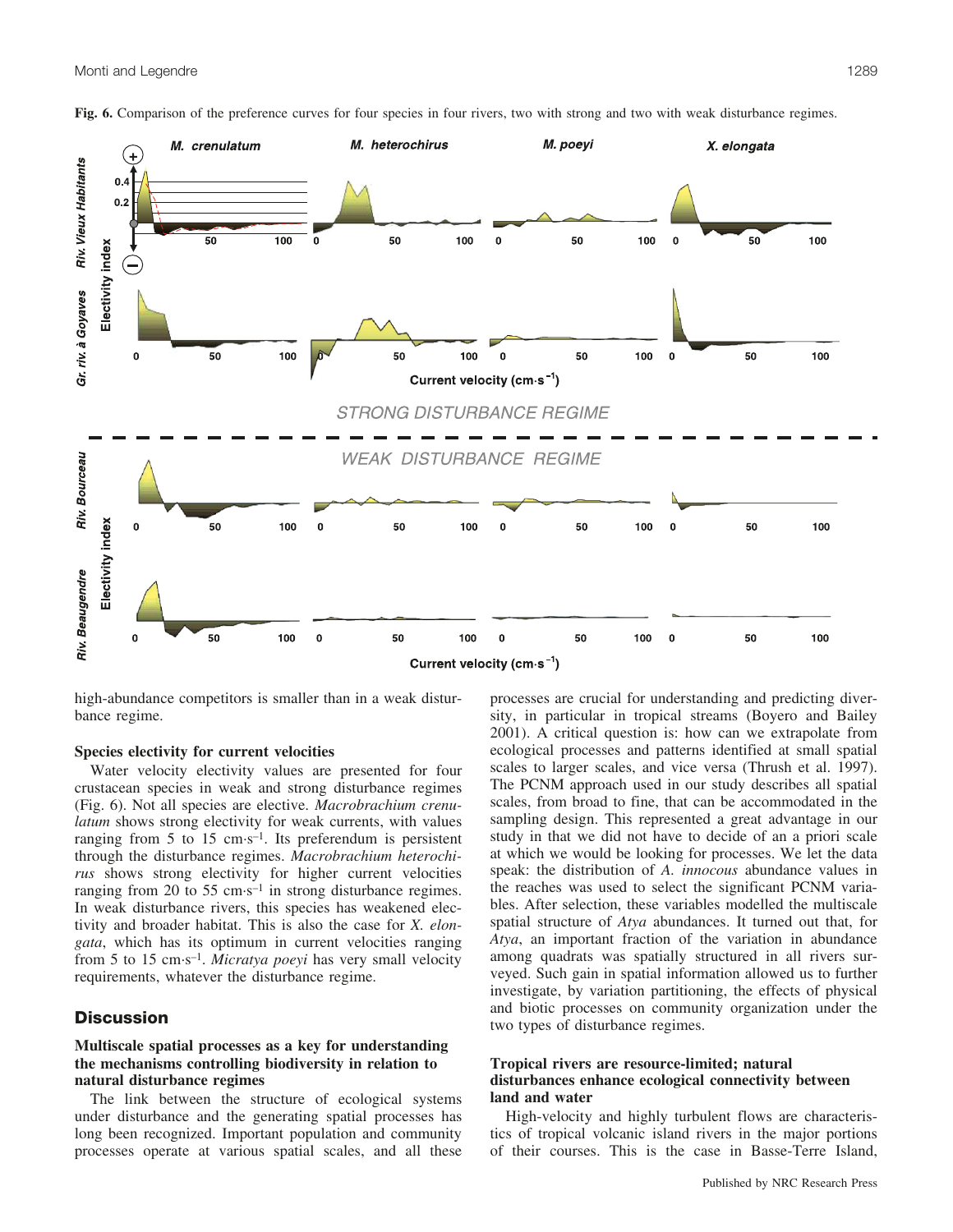where the main portions of rivers are running through high slope catchments. In these conditions, trophic resources are limited for the crustaceans and fish living therein; phytoplankton or zooplankton consumers are absent. In the lower portions of these rivers, the trophic relationships have been finely studied with stable isotopes analyses (Coat et al. 2009). The fish and crustaceans found in Guadeloupe rivers consume two types of food: (*i*) allochthonous, with leaves, fruits, and the drift of organic particulate matter, and (*ii*) autochthonous, with epilithic biofilm (heavily consumed by most of the species) and juvenile crustaceans. The work of Coat et al. (2009) also shows very strong plasticity in species food consumption throughout the hydrological seasons. In these tropical island rivers, most species are opportunistic and have access to very limited resources at any one time. This is so true that the larvae of almost all crustaceans encountered in these tropical island rivers, such as members of the genera *Macrobrachium* and *Atya*, drift with the flow during the rainy season and reach the river mouths to find planktonic resources, begin to eat food appropriate to their size, and grow. Amphidromous cycles with exported larvae are the general model for freshwater Caribbean crustaceans. Consumable organic matter for crustaceans in these aquatic systems is limited, with a preponderance of epilithic biofilm and litter or terrestrial exports. Natural disturbances induced by intense rainfall or flooding could enhance the ecological connections between terrestrial and aquatic ecosystems (Ward 1998) and, as mentioned in literature, should enhance the development of resource generalists (Poff and Allan 1995). On the other hand, anthropogenic impacts such as flow regulation works isolate river channels from riparian systems and reduce the diversity of trophic resources.

In resource-limited situations, compensatory dynamics is a mechanism defined as the tendency of competitive species to exhibit negative covariances in population dynamics, so that variables that reflect resource use are more stable than would be expected from random shifts in species composition (Ernest and Brown 2001). In a strong natural disturbance regime, our results showed a disjunction in optima of three crustacean species: *M. faustinum*, *X. elongata,* and *M. crenulatum*. The first two species are known to have their trophic behaviour more dependent on litter or terrestrial exports (Crowl et al. 2006; Wright and Covich 2005). By opening space for colonization, disturbances may alleviate co-occurrence for proximate values of the hydrodynamism gradient. Fluctuations can promote coexistence when there is extrinsic variability and species differ in which points along the fluctuations they find favourable (Chesson 2000).

Species segregation is ordinarily the result of microhabitat partitioning (biotic effects) or choice of distinct microclimates (abiotic effects). Most studies based on field observations suggest that niche segregation rather than competitive exclusion is the predominant outcome resulting from competitive interactions (Jackson et al. 2001). Habitat segregation appears to be the most prevalent resource-partitioning mechanism identified for lake and stream fish (Grossman et al. 1998). In our study, the spatial distributions of *A. innocous* reflected a behavioural adaptation of this crustacean to the two types of environment. The space-occupation strategy followed by *A. innocous* may be a response to either adaptation to the physical conditions or biotic interactions, depending on the perturbation regime. Note that the data were collected during the dry season, separated in time from the flooding episodes, which indicates that these determinisms are persistent through time. Because of strong correlations with spatially referenced abiotic variables and poor correlations with spatially referenced biotic information, the limitation of niche overlap linked to strong disturbance regimes can be suspected here to be the result of an active choice leading to a maximization of resource intake for the entire community. In that case, the paradigm of optimality, which assumes that organisms can discern among habitats those that provide greater opportunities and make appropriate ''decisions'' (Chase and Leibold 2003), is supported by our data. These shifts of microhabitat for coexisting species are not equivalent to those that could increase biotic costs when species move into habitat types for which they are poorly adapted, or which create new biotic interactions (Martin 2001).

#### **Decoupled species disturbance sensitivity**

In assessments of the effects of disturbance on species assemblages, we generally consider that all species equilibria are affected, without considering the sensitivities of individual species. In their study of vegetation disturbance, Bascompte and Rodríguez (2000) concluded that the modified habitat quality could only accommodate a restricted group of species and that some species were only able to use the newly available resources. Our results show that some species are more reactive to disturbance than others. In the scale of disturbance regimes studied here, if one considers the hydrodynamism gradient as an axis of the realized niches of river species, we can recognize three modes of sensitivity. The first is independence of the disturbance regime, with strong electivity for specific conditions, like *M. crenulatum*. Whatever the disturbance regime, this species retains its electivity for very mild currents and does not broaden its habitat to include stronger currents. The second mode is independence of the disturbance regime with low (or no) electivity, like *M. poeyi*. This is the smallest freshwater crustacean in the West Indies (mature at 15 mm in length); it colonizes all hydrodynamic facies, whatever the disturbance regime. The third mode, of special interest here, concerns species that are highly sensitive to the disturbance regime and strongly modify their habitat electivity accordingly; *M. heterochirus* and *X. elongata* represents that mode. Species in that group need to have high behavioural plasticity. Assemblages containing species pertaining to these different modes make it possible, during a disturbance, to have a species fleeing a type of habitat (''fugitive species'') while others are colonizing it (Graniero 2007).

# **Practical implications in terms of biodiversity management**

In Guadeloupe, 80% of the freshwater consumed by humans originates from surface water abstraction. To preserve a minimal flow downstream is now a legal obligation. The notion of minimal flow, that is, the minimal level of aquatic resources required for maintaining aquatic life, appeared only lately in France. Based on hydrological data, the "minimum minimorum" is formerly defined by law as a fraction of the mean interannual flow at the point of im-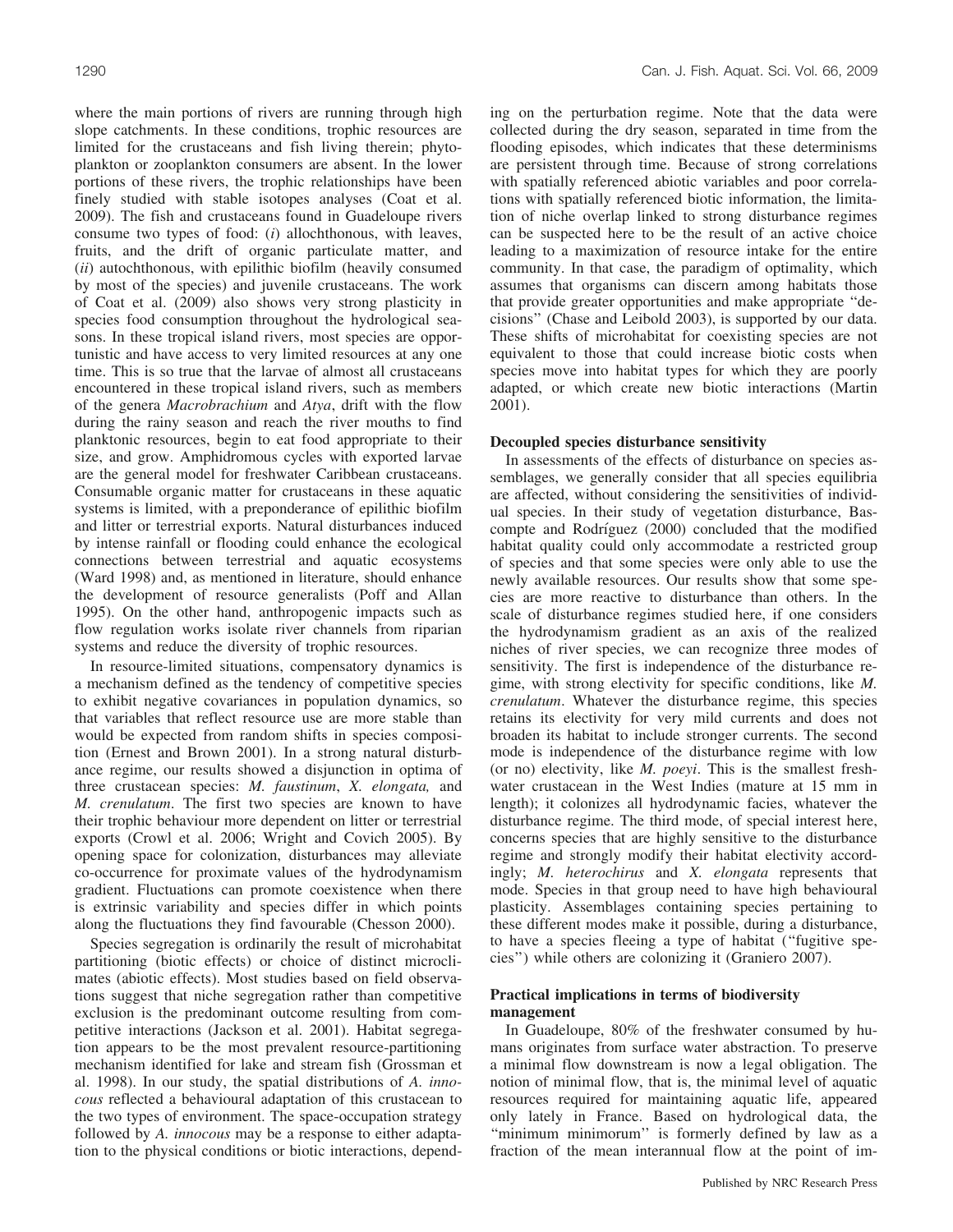poundment. Legal guidelines for an optimization of minimal flow values taking into account the real needs of species are lacking, however. A minimum acceptable flow evaluated on a biological basis, instead of on hydrological data, is a method largely employed in Europe (Lamouroux et al. 1999). The goal of this state-of-the-art method, which is based on biological requirements, is to send sufficient water resources downstream so as to preserve minimal potential habitats for the species. This work involves computing habitat suitability curves associating various life stages or activities of the species of interest with three main variables: velocity, depth, and substrate type. In our study, we have seen that the relationships between the species and the physical characteristics of their habitat are strongly dependent on the perturbation regimes. In the small rivers that we studied, the species distributions were more influenced by biotic interactions than by physical processes. These small rivers, called ''ravines'' by Guadeloupians, are appreciated for their ability to maintain high aquatic biodiversity in a small amount of space. This was not the case in large and highly disturbed rivers where the spatial structuring was more strongly linked to the physical variables. These observations confirm the urgent need to determine species optima with due consideration for perturbation regimes. This is a prerequisite for the efficient protection of aquatic diversity in tropical rivers.

# **Acknowledgements**

The authors thank Erwann Gouezec for assistance during fieldwork and Jean-François Nedelec (Direction Régionale de l'Environnement Guadeloupe) for the map of Guadeloupe and perennial rivers shown in Fig. 1. This research was funded by grants from the Direction Régionale de l'Environnement Guadeloupe and the Parc National de la Guadeloupe to D. Monti and by Natural Sciences and Engineering Research Council of Canada (NSERC) grant 7738 to P. Legendre. The experiments comply with the current laws of the country in which they were performed.

# **References**

- Bascompte, J., and Rodríguez, M.A. 2000. Self-disturbance as a source of spatiotemporal heterogeneity: the case of the tallgrass prairie. J. Theor. Biol. **204**(2): 153–164. doi:10.1006/jtbi.2000. 2002. PMID:10887898.
- Begon, M., Harper, J.L., and Townsend, J.R. 1990. Ecology: individuals, populations and communities. 2nd ed. Blackwell, Boston, Mass.
- Bengtsson, J., Nilsson, S.G., Franc, A., and Menozzi, P. 2000. Biodiversity, disturbances, ecosystem function and management of European forests. For. Ecol. Manage. **132**(1): 39–50. doi:10. 1016/S0378-1127(00)00378-9.
- Bonell, M., and Bruijnzeel, L.A. (*Editors*). 2005. Forests, water and people in the humid tropics: past, present and future. Hydrological research for integrated land and water management. Cambridge University Press, Cambridge, UK.
- Borcard, D., and Legendre, P. 1994. Environmental control and spatial structure in ecological communities: an example using oribatid mites (Acari, Oribatei). Environ. Ecol. Stat. **1**(1): 37– 61. doi:10.1007/BF00714196.
- Borcard, D., and Legendre, P. 2002. All-scale spatial analysis of ecological data by means of principal coordinates of neighbor

matrices. Ecol. Model. **153**(1–2): 51–68. doi:10.1016/S0304- 3800(01)00501-4.

- Borcard, D., Legendre, P., and Drapeau, P. 1992. Partialling out the spatial component of ecological variation. Ecology, **73**(3): 1045–1055. doi:10.2307/1940179.
- Borcard, D., Legendre, P., Avois-Jacquet, C., and Tuomisto, H. 2004. Dissecting the spatial structure of ecological data at multiple scales. Ecology, **85**(7): 1826–1832. doi:10.1890/03-3111.
- Boyero, L., and Bailey, R.C. 2001. Organization of macroinvertebrate communities at a hierarchy of spatial scales in a tropical stream. Hydrobiologia, **464**(1/3): 219–225. doi:10.1023/ A:1013922307096.
- Chaperon, P., L'Hote, Y., and Vuillaume, G. 1985. Les ressources en eau de surface de la Guadeloupe. Monographies hydrologiques ORSTOM. Vol. 7. ORSTOM, Paris, France.
- Chase, J.M., and Leibold, M.A. 2003. Ecological niches: linking classical and contemporary approaches. University of Chicago Press, Chicago, Illinois.
- Chesson, P. 2000. Mechanisms of maintenance of species diversity. Annu. Rev. Ecol. Syst. **31**(1): 343–366. doi:10.1146/annurev. ecolsys.31.1.343.
- Coat, S., Monti, D., Bouchon, C., and Lepoint, G. 2009. Trophic relationships in a tropical stream food web assessed by stable isotope analysis. Freshw. Biol. **54**(5): 1028–1041. doi:10.1111/j. 1365-2427.2008.02149.x.
- Connell, J.H. 1978. Diversity in tropical rain forests and coral reefs. Science (Washington, D.C.), **199**(4335): 1302–1310. doi:10.1126/science.199.4335.1302. PMID:17840770.
- Crowl, T.A., Welsh, V., Heartsill-Scalley, T., and Covich, A.P. 2006. Effects of different types of conditioning on rates of leaflitter shredding by *Xiphocaris elongata*, a Neotropical freshwater shrimp. J. N. Am. Benthol. Soc. **25**(1): 198–208. doi:10. 1899/0887-3593(2006)25[198:EODTOC]2.0.CO;2.
- Dethier, M.N. 1984. Disturbance and recovery in intertidal pools: maintenance of mosaic patterns. Ecol. Monogr. **54**(1): 99–118. doi:10.2307/1942457.
- Ernest, S.K.M., and Brown, J.H. 2001. Homeostasis and compensation: the role of species and resources in ecosystem stability. Ecology, **82**(8): 2118–2132. doi:10.2307/2680220.
- Gordon, N.D., McMahon, T.A., Finlayson, B.L., Gippel, C.J., and Nathan, R.J. 2004. Stream hydrology: an introduction for ecologists. 2nd ed. John Wiley & Sons, New York.
- Graniero, P.A. 2007. The influence of landscape heterogeneity and local habitat effects on the response to competitive pressures in metapopulations. Ecol. Model. **203**(3–4): 349–362. doi:10.1016/ j.ecolmodel.2006.12.002.
- Grossman, G.D., Ratjczak, R.E., Jr., Crawford, M., and Freeman, M.C. 1998. Assemblage organization in stream fishes: effects of environmental variation and interspecific interactions. Ecol. Monogr. **68**: 396–420.
- Holling, C.S. 1992. Cross-scale morphology, geometry, and dynamics of ecosystems. Ecol. Monogr. **62**(4): 447–502. doi:10. 2307/2937313.
- Jackson, D.A., Peres-Neto, P.R., and Olden, J.D. 2001. What controls who is where in freshwater fish communities — the roles of biotic, abiotic, and spatial factors. Can. J. Fish. Aquat. Sci. **58**(1): 157–170. doi:10.1139/cjfas-58-1-157.
- Jongman, R.H.G., ter Braak, C.J.F., and van Tongeren, O.F.R. (*Editors*). 1987. Data analysis in community and landscape ecology. Pudoc, Wageningen, the Netherlands. Re-issued in 1995 by Cambridge University Press, Cambridge, UK.
- Kolasa, J. 2006. A community ecology perspective on variability in complex systems: the effects of hierarchy and integration. Ecol. Complex. **3**(1): 71–79. doi:10.1016/j.ecocom.2005.08.001.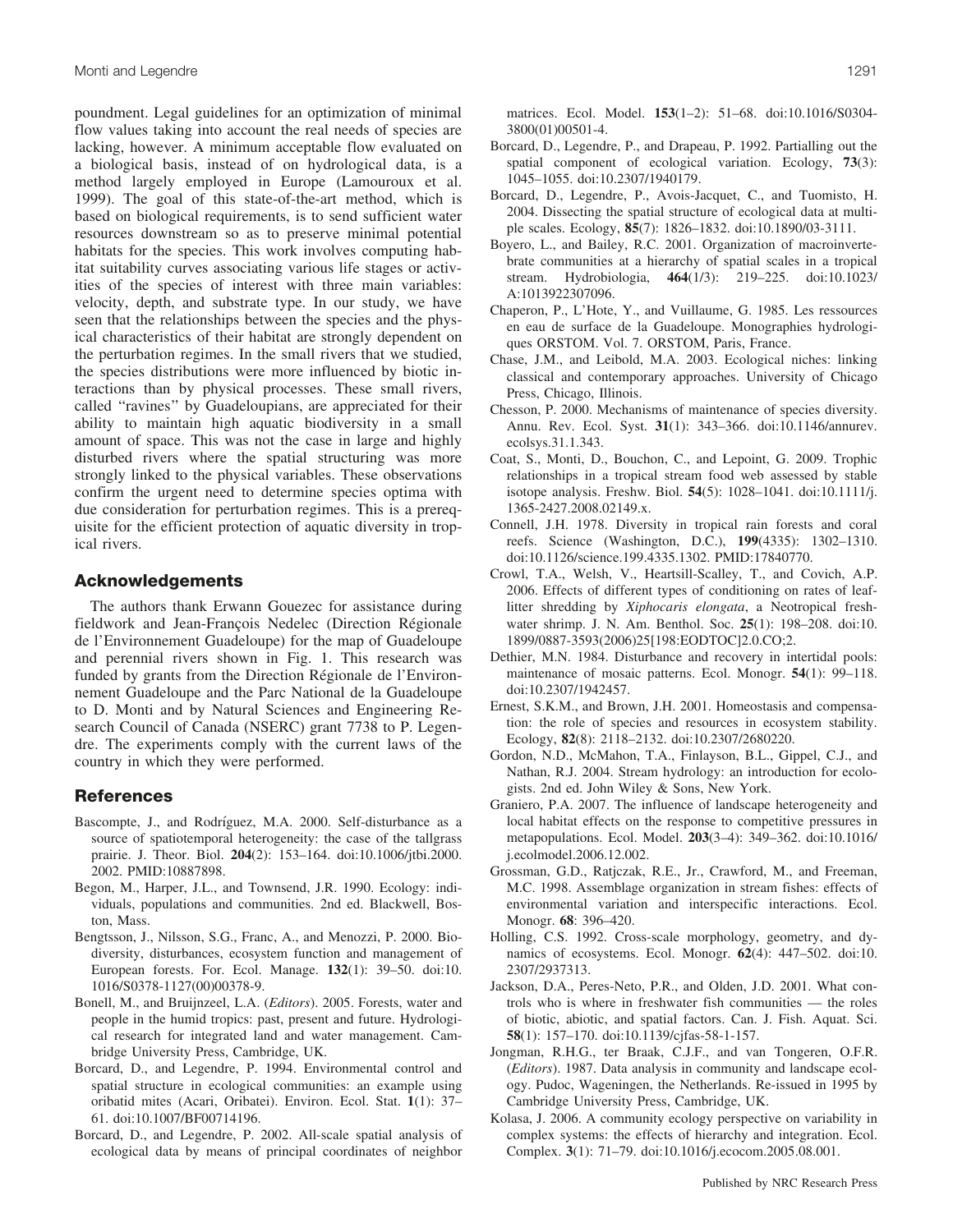- Lamouroux, N., Olivier, J.M., Persat, H., Pouilly, M., Souchon, Y., and Statzner, B. 1999. Predicting community characteristics from habitat conditions: fluvial fish and hydraulics. Freshw. Biol. **42**(2): 275–299. doi:10.1046/j.1365-2427.1999.444498.x.
- Legendre, P., and Legendre, L. 1998. Numerical ecology. 2nd English ed. Elsevier Science BV, Amsterdam, the Netherlands.
- Leibold, M.A., Holyoak, M., Mouquet, N., Amarasekare, P., Chase, J.M., Hoopes, M.F., Holt, R.D., Shurin, J.B., Law, R., Tilman, D., Loreau, M., and Gonzalez, A. 2004. The metacommunity concept: a framework for multi-scale community ecology. Ecol. Lett. **7**(7): 601–613. doi:10.1111/j.1461-0248.2004.00608.x.
- Loreau, M., Naeem, S., Inchausti, P., Bengtsson, J., Grime, J.P., Hector, A., Hooper, D.U., Huston, M.A., Raffaelli, D., Schmid, B., Tilman, D., and Wardle, D.A. 2001. Biodiversity and ecosystem functioning: current knowledge and future challenges. Science (Washington, D.C.), **294**(5543): 804–808. doi:10.1126/ science.1064088. PMID:11679658.
- Loreau, M., Mouquet, N., and Gonzalez, A. 2003. Biodiversity as spatial insurance in heterogeneous landscapes. Proc. Natl. Acad. Sci. U.S.A. **100**(22): 12765–12770. doi:10.1073/pnas. 2235465100. PMID:14569008.
- Lugo, A.E. 1988. The wetlands of Caribbean islands. Acta Cientifica, **2**: 24–31.
- Margalef, R., and Gutiérrez, E. 1983. How to introduce connectance in the frame of an expression for diversity. Am. Nat. **121**(5): 601–607. doi:10.1086/284089.
- Martin, T.E. 2001. Abiotic vs. biotic influences on habitat selection of coexisting species: climate change impacts? Ecology, **82**: 175–178.
- Mori, A.S., Mizumachi, E., and Komiyama, A. 2007. Roles of disturbance and demographic non-equilibrium in species coexistence, inferred from 25-year dynamics of a late-successional old-growth subalpine forest. For. Ecol. Manage. **241**(1–3): 74– 83. doi:10.1016/j.foreco.2006.12.031.
- Nakamura, F., Yajima, T., and Kikuchi, S. 1997. Structure and composition of riparian forests with special reference to geomorphic site conditions along the Tokachi River, northern Japan. Plant Ecol. **133**(2): 209–219. doi:10.1023/A:1009787614455.
- Nyström, M., Folke, C., and Moberg, F. 2000. Coral reef disturbance and resilience in a human-dominated environment. Trends Ecol. Evol. **15**(10): 413–417. doi:10.1016/S0169-5347(00) 01948-0. PMID:10998519.
- Odum, E.P. 1969. The strategy of ecosystem development. Science (Washington, D.C.), **164**(3877): 262–270. doi:10.1126/science. 164.3877.262.
- Oksanen, J., Kindt, R., Legendre, P., O'Hara, R.B., Simpson, G.L., Solymos, P., Stevens, M.H.H., and Wagner, H. 2009. Vegan: community ecology package. R package version 1.15-2. Available at http://cran.r-project.org/.
- Peres-Neto, P.R., Legendre, P., Dray, S., and Borcard, D. 2006. Variation partitioning of species data matrices: estimation and comparison of fractions. Ecology, **87**(10): 2614–2625. doi:10. 1890/0012-9658(2006)87[2614:VPOSDM]2.0.CO;2. PMID: 17089669.
- Perry, D.A. 1994. Forest ecosystems. John Hopkins University Press, Baltimore, Md.
- Peterson, C.G. 1987. Influences of flow regime on development and desiccation response of lotic diatom communities. Ecology, **68**(4): 946–954. doi:10.2307/1938366.
- Pettit, N.E., Froend, R.H., and Davies, P.M. 2001. Identifying the natural flow regime and the relationship with riparian vegetation for two contrasting Western Australian rivers. Regul. Rivers Res. Manage. **17**(3): 201–215. doi:10.1002/rrr.624.

Pickett, S.T.A., and White, P.S. (*Editors*). 1985. The ecology of

natural disturbance and patch dynamics. Academic Press, New York.

- Poff, N.L. 1992. Why disturbances can be predictable: a perspective on the definition of disturbance in streams. J. N. Am. Benthol. Soc. **11**(1): 86–92. doi:10.2307/1467885.
- Poff, N.L. 1996. A hydrogeography of unregulated streams in the United States and an examination of scale-dependence in some hydrological descriptors. Freshwater Biol. **36**: 71–91.
- Poff, N.L., and Allan, J.D. 1995. Functional organization of stream fish assemblages in relation to hydrological variability. Ecology, **76**(2): 606–627. doi:10.2307/1941217.
- Poff, N.L., and Ward, J.V. 1989. Implications of streamflow variability and predictability for lotic community structure: a regional analysis of streamflow patterns. Can. J. Fish. Aquat. Sci. **46**(10): 1805–1818. doi:10.1139/f89-228.
- Post, E., and Forchhammer, M.C. 2002. Synchronization of animal population dynamics by large-scale climate. Nature (London), **420**(6912): 168–171. doi:10.1038/nature01064. PMID:12432390.
- R Development Core Team. 2008. R: a language and environment for statistical computing. R Foundation for Statistical Computing, Vienna, Austria. Available at http://www.r-project.org.
- Rao, C.R. 1964. The use and interpretation of principal component analysis in applied research. Sankhya Ser. A, **26**: 329–358.
- Reynolds, C.S. 1987. Community organization in the freshwater plankton. *In* Organization of communities: past and present. *Edited by* J.H.R. Gee and P.S. Giller. Blackwell Scientific Publishers, Oxford, UK. pp. 297–325.
- Sousa, W.P. 1979. Experimental investigations of disturbance and ecological succession in a rocky intertidal algal community. Ecol. Monogr. **49**(3): 227–254. doi:10.2307/1942484.
- ter Braak, C.J.F. 1986. Canonical correspondence analysis: a new eigenvector technique for multivariate direct gradient analysis. Ecology, **67**(5): 1167–1179. doi:10.2307/1938672.
- ter Braak, C.J.F. 1987. The analysis of vegetation–environment relationships by canonical correspondence analysis. Vegetatio, **69**(1–3): 69–77. doi:10.1007/BF00038688.
- ter Braak, C.J.F. 1988*a*. CANOCO an extension of DEC-ORANA to analyze species–environment relationships. Vegetatio, **75**: 159–160.
- ter Braak, C.J.F. 1988*b*. CANOCO a FORTRAN program for canonical community ordination by [partial] [detrended] [canonical] correspondence analysis, principal components analysis and redundancy analysis. Version 2.1. Agricultural Mathematics Group, Wageningen, the Netherlands.
- Thrush, S.F., Schneider, D.C., Legendre, P., Whitlatch, R.B., Dayton, P.K., Hewitt, J.E., Hines, A.H., Cummings, V.J., Lawrie, S.M., Grant, J., Pridmore, R.D., Turner, S.J., and McArdle, B.H. 1997. Scaling-up from experiments to complex ecological systems: where to next? J. Exp. Mar. Biol. Ecol. **216**(1–2): 243–254. doi:10.1016/S0022-0981(97)00099-3.
- Vanderploeg, H.A., and Scavia, D. 1979. Two electivity indices for feeding with special reference to zooplankton grazing. J. Fish. Res. Board Can. **36**: 362–365.
- Wanink, J.H., and Witte, F. 2000. The use of perturbation as a natural experiment: effects of predator introduction on the community structure of zooplanktivorous fish in Lake Victoria. Adv. Ecol. Res, **31**: 553–570. doi:10.1016/S0065-2504(00)31030-3.
- Ward, J.V. 1998. Riverine landscapes: biodiversity patterns, disturbance regimes, and aquatic conservation. Biol. Conserv. **83**(3): 269–278. doi:10.1016/S0006-3207(97)00083-9.
- Whittaker, R.J. 1995. Disturbed island ecology. Trends Ecol. Evol. **10**(10): 421–425. doi:10.1016/S0169-5347(00)89164-8.
- Wilson, S.D., and Keddy, P.A. 1986. Measuring diffuse competition along an environmental gradient: results from a shoreline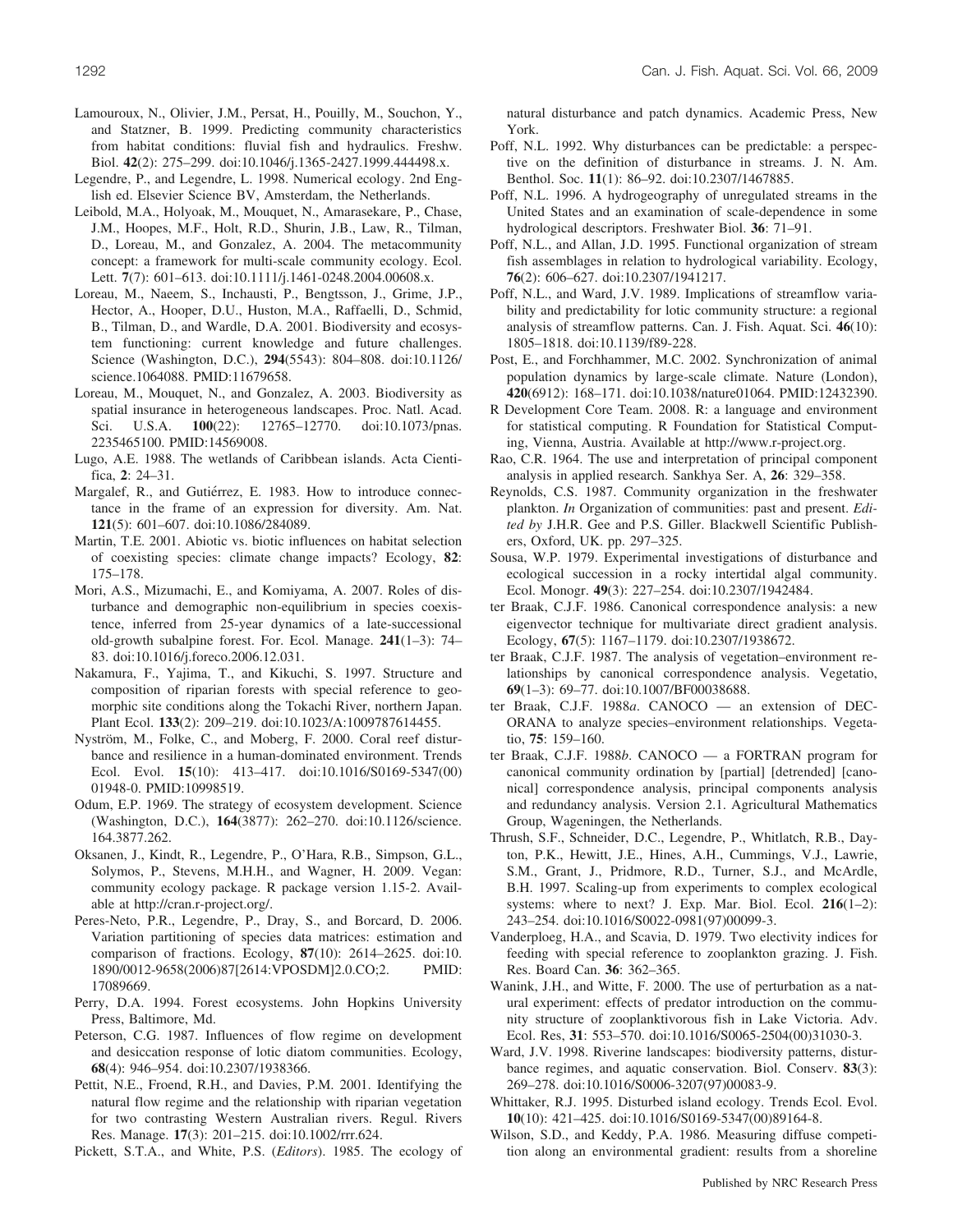plant community. Am. Nat. **127**(6): 862–869. doi:10.1086/ 284530.

- Winemiller, K.O., and Ponwith, B.J. 1998. Comparative ecology of eleotrid fishes in Central American coastal streams. Environ. Biol. Fishes, **53**(4): 373–384. doi:10.1023/A:1007422821071.
- Wright, M.S., and Covich, A.P. 2005. Relative importance of bacteria and fungi in a tropical headwater stream: leaf decomposition and invertebrate feeding preference. Microb. Ecol. **49**(4): 536–546. doi:10.1007/s00248-004-0052-4. PMID:16052374.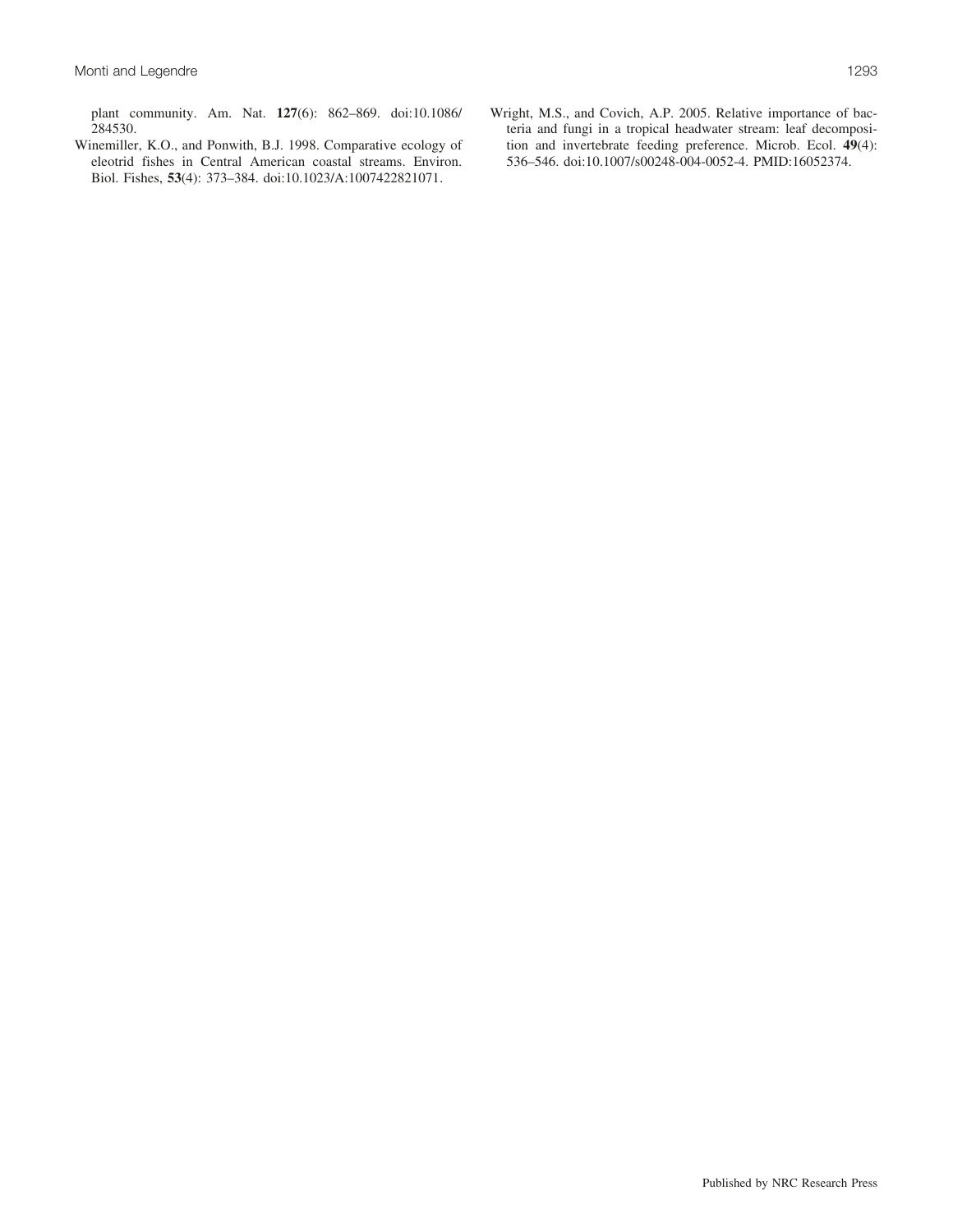Monti, D. and Legendre, P. 2009. Shifts between biotic and physical driving forces of species organization under natural disturbance regimes. CJFAS.

# **Supplemental Appendix S1**

 This Appendix shows the systematic design of the sampling conducted in the six rivers for the study of *Atya innocous* microdistribution and the spatially referenced abundances of *Atya* and co-occurring taxa (*Palaemonidae* crustaceans and fish). The spacing between quadrat centers is 2 m.

Fig. S1. Maps of the sampling quadrats in the six river reaches. Abundances are proportional to circle diameter.